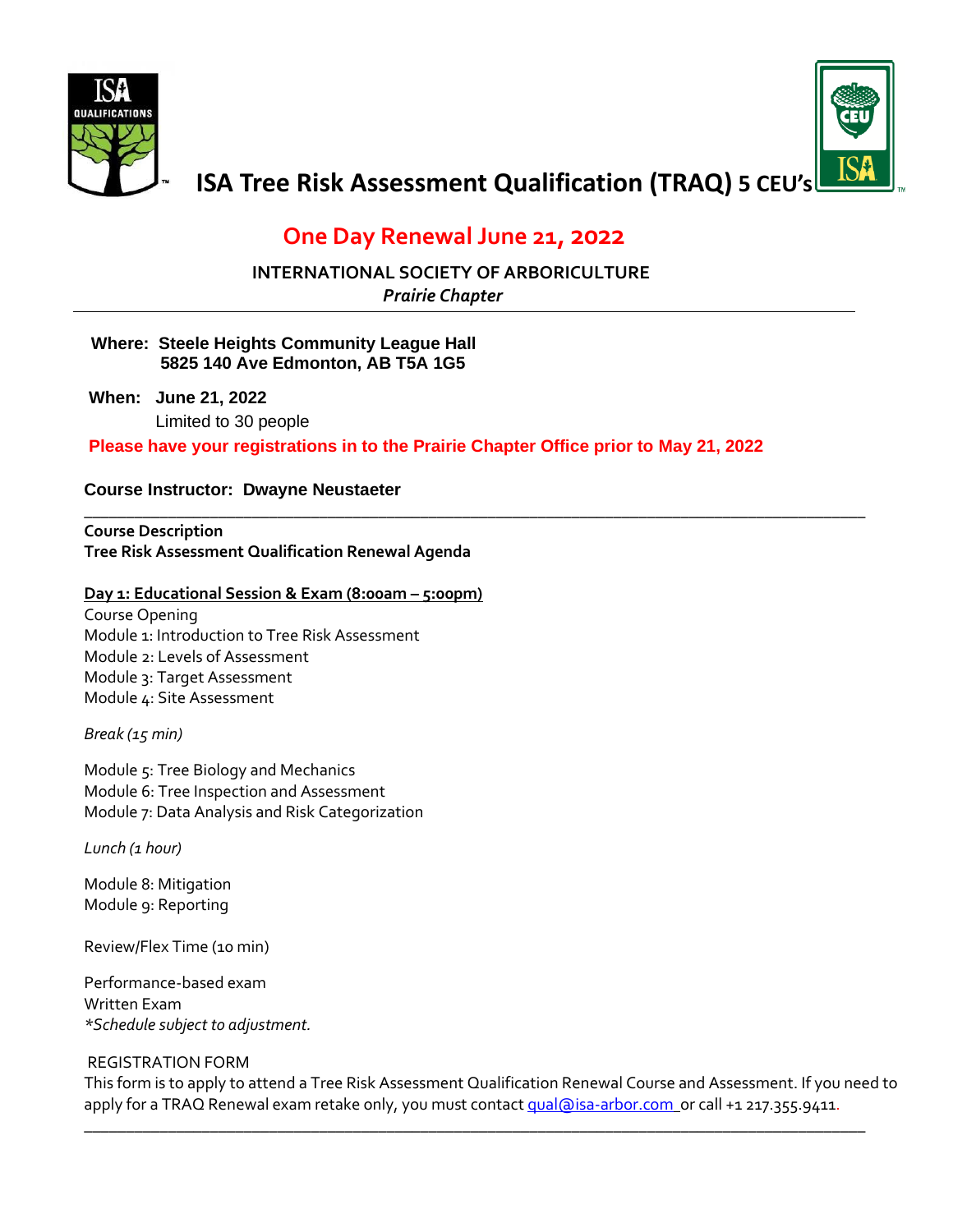| ISA<br><b>QUALIFICATION:</b>                                                                                                                                                                                                                                                                                                                                      | <b>TRAQ Renewal Course Registration Form</b><br>June 21, 2022 |                                                          |  |
|-------------------------------------------------------------------------------------------------------------------------------------------------------------------------------------------------------------------------------------------------------------------------------------------------------------------------------------------------------------------|---------------------------------------------------------------|----------------------------------------------------------|--|
|                                                                                                                                                                                                                                                                                                                                                                   |                                                               |                                                          |  |
|                                                                                                                                                                                                                                                                                                                                                                   |                                                               |                                                          |  |
| Member in good standing: ISA International ___ yes ____ no<br>Must be an International member to receive the member rate.                                                                                                                                                                                                                                         |                                                               |                                                          |  |
| Physical Address (Required for shipping course materials)                                                                                                                                                                                                                                                                                                         |                                                               |                                                          |  |
|                                                                                                                                                                                                                                                                                                                                                                   |                                                               |                                                          |  |
|                                                                                                                                                                                                                                                                                                                                                                   |                                                               |                                                          |  |
|                                                                                                                                                                                                                                                                                                                                                                   |                                                               |                                                          |  |
|                                                                                                                                                                                                                                                                                                                                                                   |                                                               |                                                          |  |
| <b>Special Testing Accommodation Request:</b><br>If you have an accommodation request, please complete the Special Accommodation Request Form and submit it<br>with your application. You may find the form online at: www.isa-arbor.com/accommodations                                                                                                           |                                                               |                                                          |  |
| Special Dietary Conditions: Vegetarian, food allergies - please note_______________________________                                                                                                                                                                                                                                                               |                                                               |                                                          |  |
| Registration Fees for:<br><b>ISA International / Full Members</b><br>Non Members<br>By applying to participate in a TRAQ event, I authorize the ISA to make my registration and contact information available<br>to the local chapter and associate organization. I agree to the terms, conditions, and policies outlined in the TRAQ<br><b>Application Guide</b> |                                                               | \$475.00 plus GST (Cdn \$)<br>\$525.00 plus GST (Cdn \$) |  |
| Payments can be made by cheque or credit card. Please make payable to ISA Prairie Chapter.<br>Payment by $\vert$   Cheque $\vert$   Visa                                                                                                                                                                                                                          | MasterCard                                                    |                                                          |  |
|                                                                                                                                                                                                                                                                                                                                                                   |                                                               |                                                          |  |
|                                                                                                                                                                                                                                                                                                                                                                   |                                                               |                                                          |  |